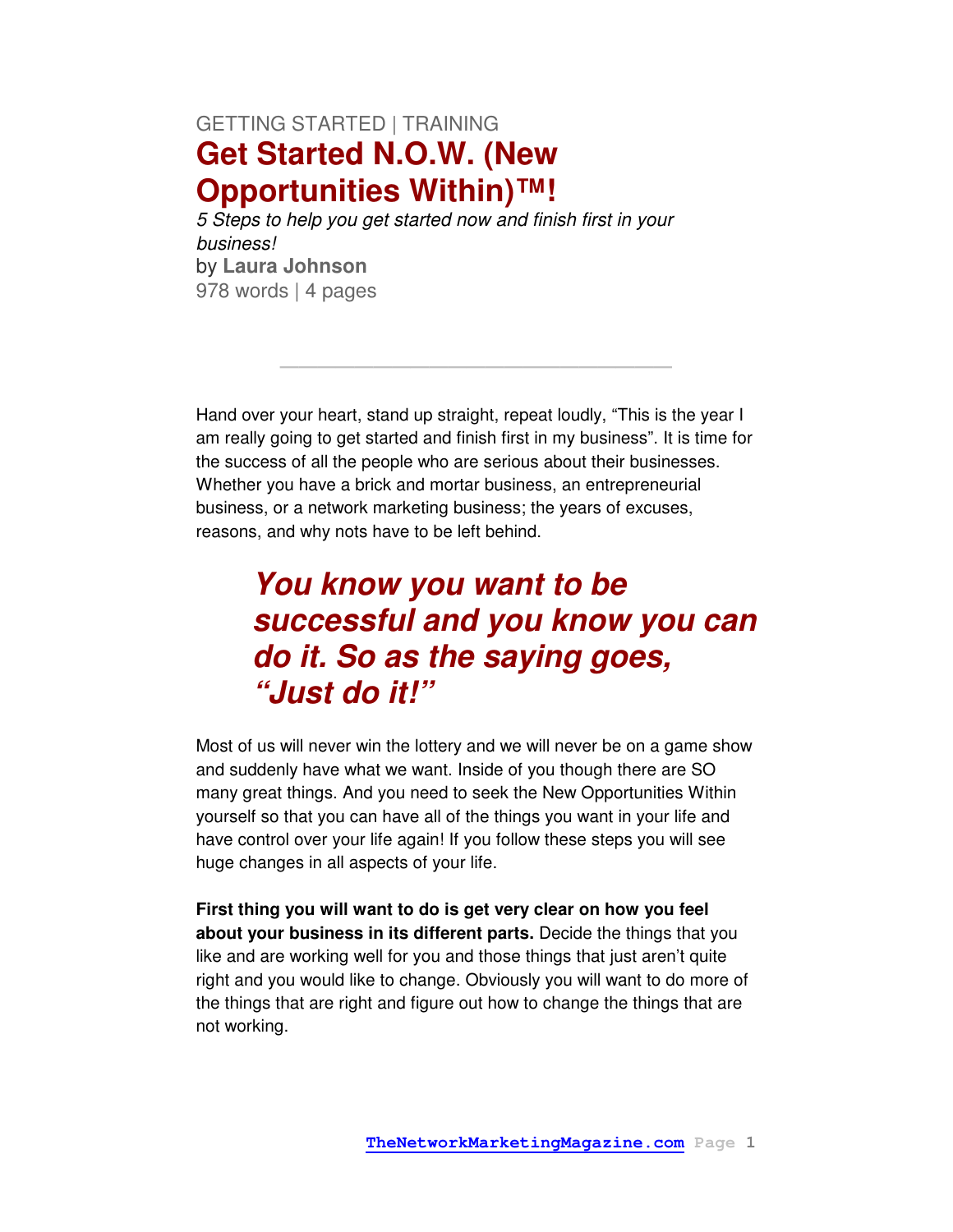**Too often people realize something isn't right but they don't look at it long enough or close enough to do something about it. Make those changes! It could make a huge difference in your business.** 

**Second – Set Goals!** Come on you know it is important. You know how to do it. Use S.M.A.R.T. goals is a simple, easy way to accomplish this.

| <b>My Goals</b> |                   |                   |                  |               |
|-----------------|-------------------|-------------------|------------------|---------------|
| <b>Specific</b> | <b>Measurable</b> | <b>Attainable</b> | <b>Realistic</b> | <b>Timely</b> |

Remember you can ask for help and having an accountability partner to help you set your goals and help you focus and work towards your goal is often the best asset you can give yourself. So you may want to consider getting a coach to help you along in this process.

**Thirdly you will want to Create Affirmations.** Affirmations are a vital part of seeing, feeling, and knowing what you want. This really isn't optional if you want to make things happen.

# **You have to have those vision boards and goals and know in your heart that you can attain all of your desires.**

That is what affirmations do for you. They help clarify and crystallize what you want and where your successes lie. Create your own or if you are not quite ready for that you can obtain Affirmation CD's that will help you get started.

**Fourth item on the list is to ASK!** Asking is the most rewarding, exciting, and empowering thing you can do for yourself. Asking allows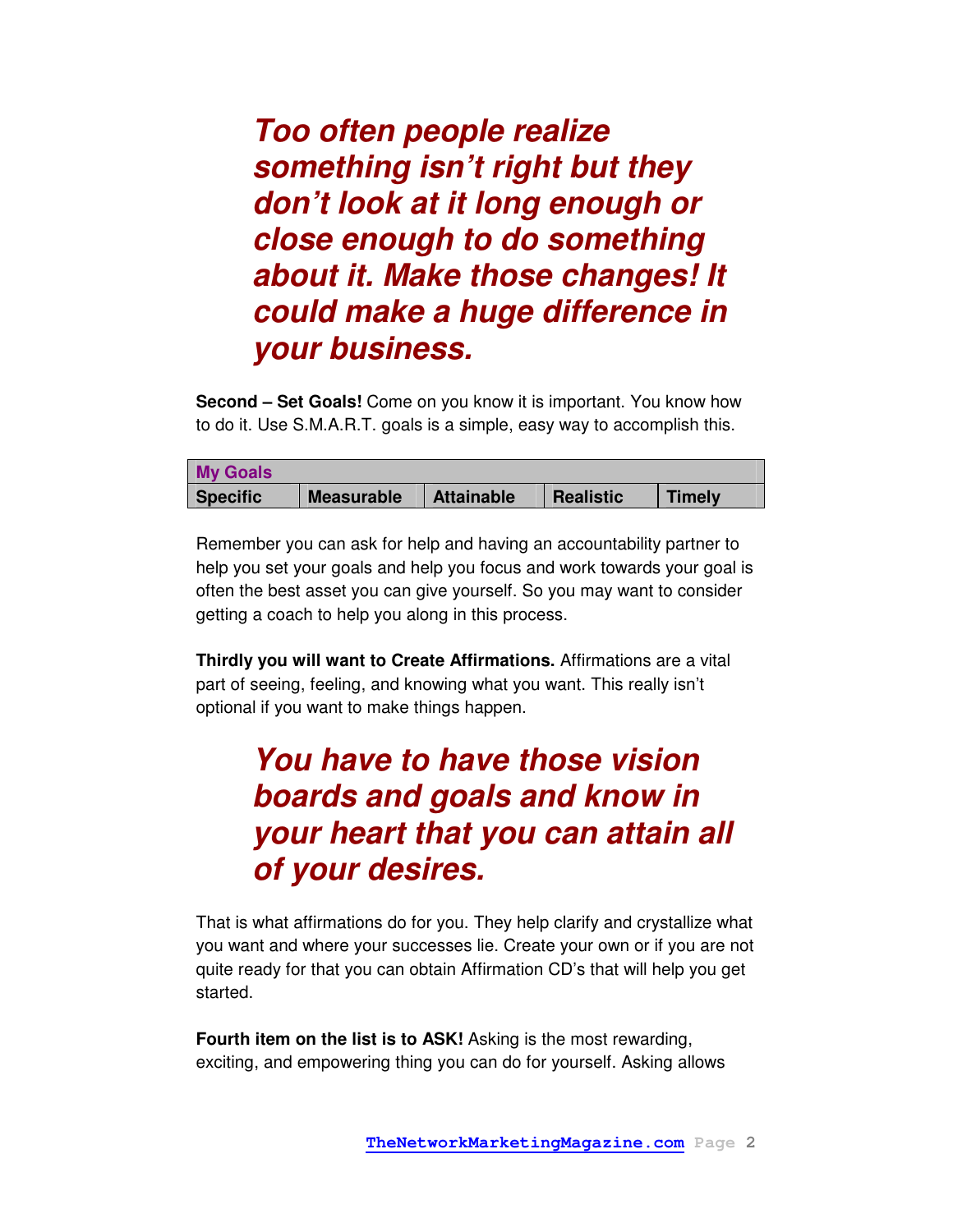you to be open and honest with people and sometimes you will get the most incredible results. You have got to learn to ask if you want to see changes and results in your life. It is THAT important!

#### **Most people don't ask for things because they are afraid or they don't know how.**

Do whatever you have to do to get past that fear. I promise you the more you practice the easier it gets and you will have some powerful results in the process.

### **If you don't know how, then just start with simple requests.**

Ask for a different combination on a menu than what is being shown. Ask for an upgrade in a car rental or hotel room. Ask someone to help you out with something. You can start small like that and then you will want to learn to ask for the tougher things like a raise at work, specific time with your friends or spouse, for something that you have always wanted. The worst that can ever happen when you ask is they can tell you No. You are no worse off if they do but you can be so much better off if you do.

**Take Action is the Fifth step.** The New Opportunities Within you will surface as you take the steps necessary to start the process and continue it on a daily basis. We are all great and we have to find that greatness and bring it to the surface for the good of us and all of those who are part of our world. You have a lot to offer and you need to find those new opportunities within you so you can be and have all the things you have ever wanted in your life!

The combination of these steps can help you really get started this year. They can place you first in your industry and change your life and business forever. Don't let this be an option you might do. Really dig into number five and take action now so that you can have all of your dreams. You are the only one that can decide how it important it all is. And only you can make it happen!